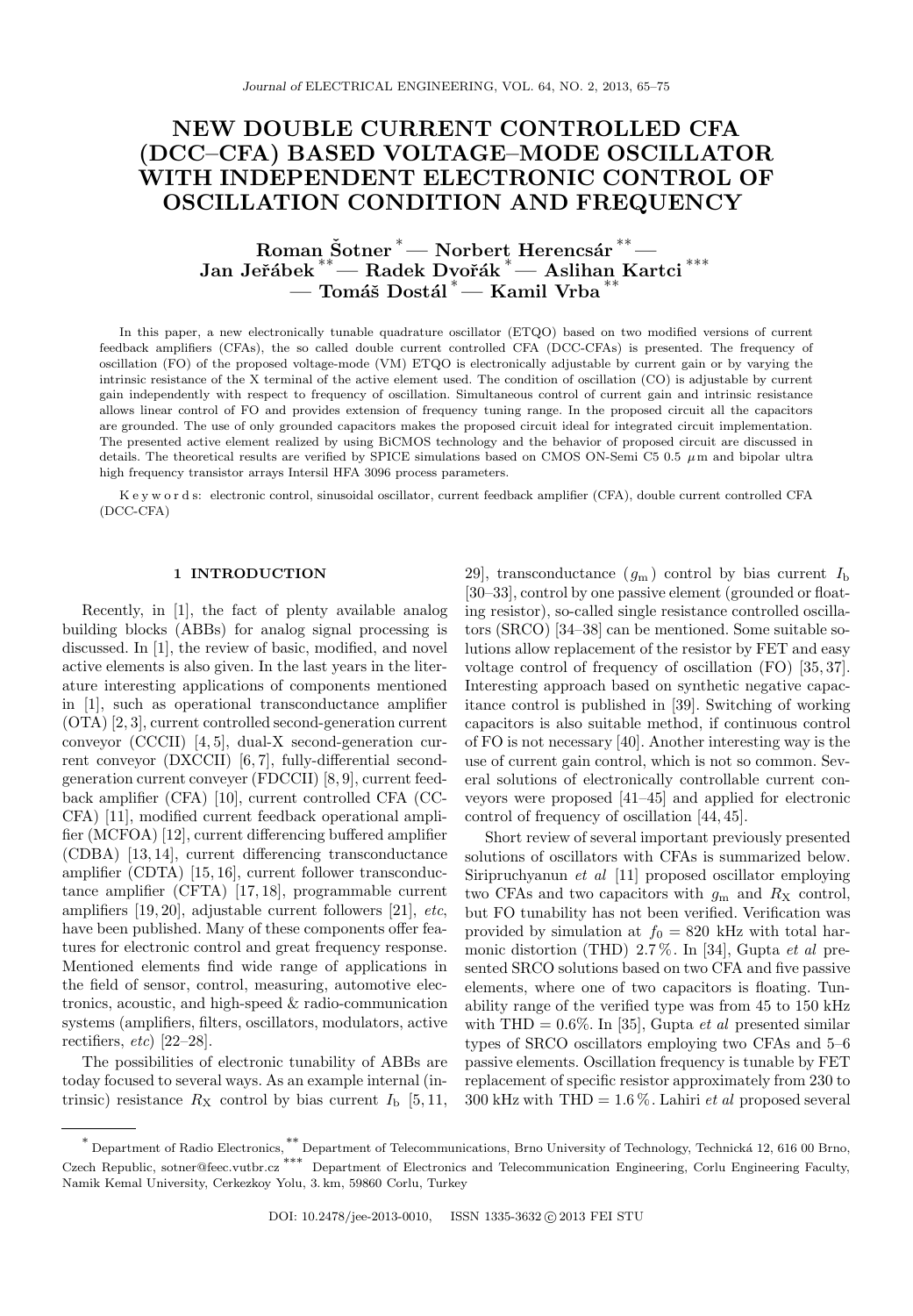

DCC - CFA

 $I_{\text{set}}$   $I_{\text{set}}$ <sub>R</sub>*x* 

*Y*

*+*

 $R$ <sup> $\sigma$ </sup>

*O*+

 $V_Y$   $C_Y \neq \mathbb{R}$ 

Fig. 1. Circuit symbol of the DCC-CFA including parasitic elements representing small-signal properties

Table 1. Dimensions of CMOS transistors in Figs. 3(a) and (b)

| Transistor                                                                     | $W/L \, (\mu \text{m})$ |
|--------------------------------------------------------------------------------|-------------------------|
| $M_1, M_2, M_{35}-M_{44}, M_{53}, M_{54}, M_{60}, M_{61}, M_{65}, M_{66}$ 20/1 |                         |
| $M_3, M_4, M_7-M_{25}, M_{47}, M_{48}, M_{51}, M_{52}, M_{55}, M_{56}$         | 40/1                    |
| $M_5$ , $M_6$ , $M_{45}$ , $M_{46}$ , $M_{49}$ , $M_{50}$                      | 10/1                    |
| $M_{26}-M_{34}$ , $M_{57}-M_{59}$ , $M_{62}-M_{64}$                            | 5/1                     |

Table 2. Dimensions of CMOS transistors in Fig. 3(c) (voltage buffer)

| Transistor                                                 | $W/L \, (\mu \text{m})$ |
|------------------------------------------------------------|-------------------------|
| $M_1-M_3$ , $M_8$ , $M_9$ , $M_{12}$ , $M_{13}$            | 5/1                     |
| $M_4 - M_7$ , $M_{10}$ , $M_{11}$ , $M_{14} - M_{17}$ 10/1 |                         |

variants of oscillators using two CFAs and 5 passive elements with grounded capacitors [36]. Furthermore, some of them have FO controllable by a single resistor. Verification was provided at  $f_0 = 1.3$  MHz with THD =  $3\%$ . Bhaskar et al [37] showed several conceptions of SRCO types employing two CFAs with 4–5 passive elements and 2 or 3 capacitors included. Tunability is based on FET replacement of resistor. The change of FO was verified approximately from 3 to 35 kHz with THD between 0.5–2 %. Herencsar et al [38] presented SRCO quadrature solutions based on two CFAs and 5 passive elements. Tunability was verified from 100 to 400 kHz with THD  $= 0.7\%$ . In [39], Lahiri  $et$  al introduced quadrature realizations using two CFAs and 4 passive elements, where one capacitor is replaced by negative synthetic equivalent for purposes of adjustability. In fact, the circuit contains three active and 6 passive elements. The THD values in both outputs are under 2 %. Soliman presented solutions based on 2– 3 CFAs and 4–6 passive elements (all C grounded) [46]. The condition of oscillation (CO) of some of the proposed circuits is quite complicated and the independent control of the FO and CO is not allowed. Several realizations in

[46] of them have quadrature outputs and the feasibility was verified on  $f_0 = 159$  kHz. In [47], Singh *et al* introduced interesting solutions of SRCOs employing only one CFA and 5 passive elements. Tunability was verified from 5 to 35 kHz and 123–270 kHz with THD 1.4 % and 3 %, respectively. Senani et al published SRCO solution based on two CFAs and 5 passive elements with FO adjustability from 50 to 450 kHz [48]. In [49] it is introduced a SRCO, which is designed by Martinez  $et \, al$ , wherein two CFAs and 5 passive elements were used. The circuit is tunable form 40 to 400 kHz with THD  $< 1\%$ . The SRCO conception presented in [50] by Shen-Iuan et al contains two CFAs and 6 passive elements and it is designed for low frequencies — tunability from  $10 \text{ Hz}$  up to 550 Hz. Theoretical work [51] by Celma et al deals with comparison of CFA based oscillators versus classical Op-Amp solutions. The proposed SRCO solution [52] employing one CFA and 5 passive elements is tunable from 330 kHz to 1 MHz. Senani et al proposed several SRCO solutions published in [53], where 3 CFAs and 5 passive elements were used. Adjusting of FO is possible from 5 to 15 kHz. Some theoretical information about synthesis was given by Gupta et al in [54]. In [55], Abuelmaatti introduced novel oscillator solutions based on partial admittance autonomous networks with 1 and 2 CFAs and verified circuits employ 3 and 4 passive elements, respectively. Unfortunately, equations for FO and CO are quite complicated. Workability was proved at frequencies around 150 kHz. Gunes et al [56] presented interesting approach about several realizations of SRCO oscillators using one CFA and 5 passive elements with favorable and also with complicated design equations. Tunability was verified by  $R$  control from  $5$  kHz to  $2$  MHz by switching of the working capacitors. Very interesting solution of controllable oscillator was introduced by Bhaskar et al in [57], which is based on one CFA, 5 passive elements and two voltage multipliers for electronic control of FO. The tuning of FO by control voltage was verified from 15 to 73 kHz with THD in range 1.5–1.9%. Summarization of suitable voltage controlled solutions is in [58], where two CFAs are used with two voltage multipliers and 5–6 passive elements. The tunability of the selected circuits was verified from 18 to 130 kHz and for the other variants approximately from 20 to 330 kHz. The THD is between  $0.8-3.9\%$ . Senani *et al* [59] also proposed several conceptions employing one CFA and 6 passive elements  $(3C/3R)$ , however, tuning of FO is unfortunately not allowed (the circuit is tested at fixed FO of 11.4 kHz). In both cases the obtained THD is 0.6 and 1.2 %.

In general it can be seen that in some of introduced circuits (for example in [36, 37, 46]) the CO is very complicated, and overwhelming majority of presented solutions use  $R$  control (SRCO) for FO tuning. Hence, in case of floating resistor the adequate voltage control by FET or digital potentiometers can be difficult to implement. Therefore, to eliminate above mentioned disadvantages in the implementation of  $R$  control, we present a modified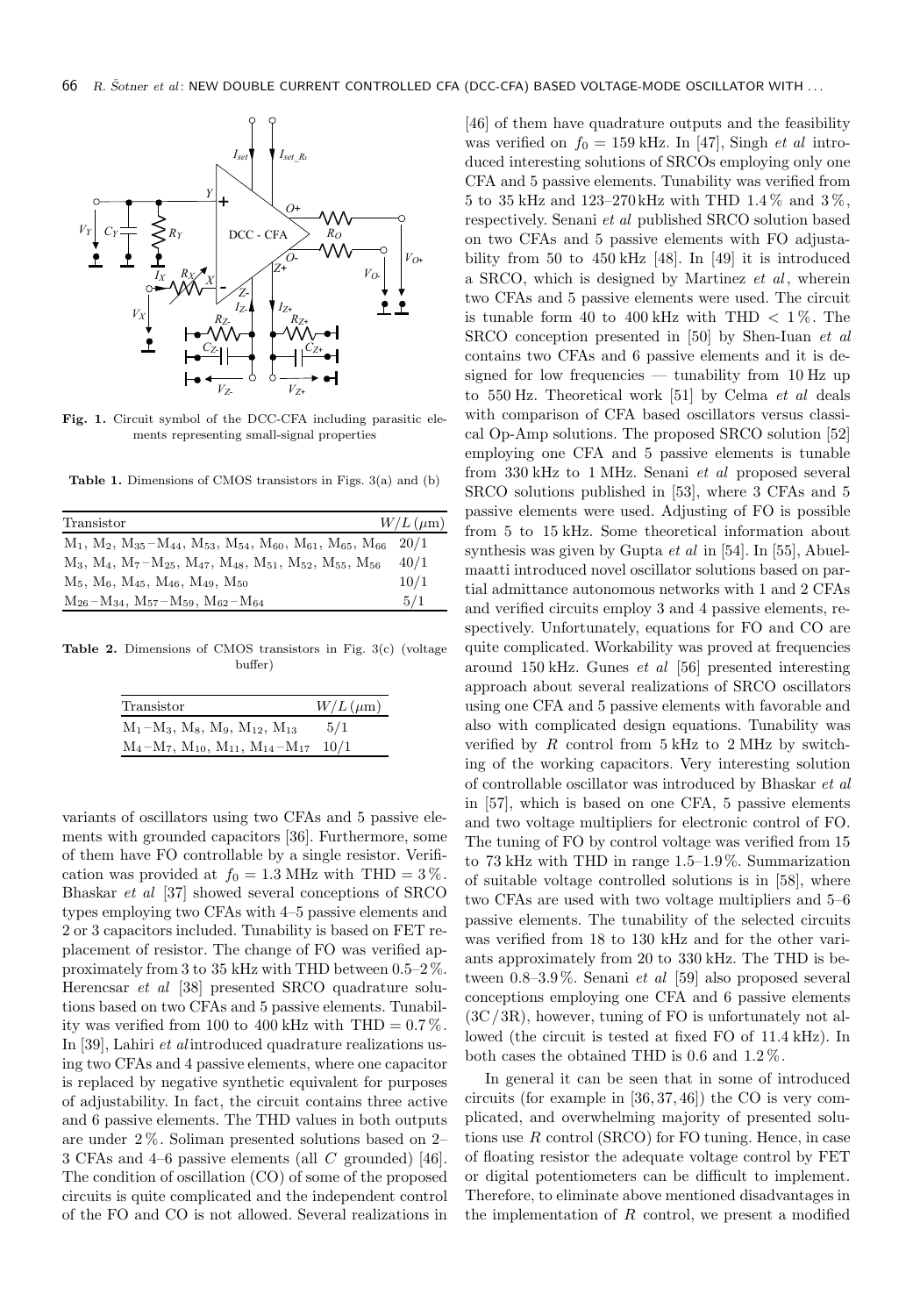

Fig. 2. (a) – behavioral model and, (b) – block diagram of DCC-CFA







Fig. 3. Conception of<br>thee internal parts of DCC-CFA: (a) – CC<sub>1</sub>, (b) – CC<sub>2</sub>, (c) – VB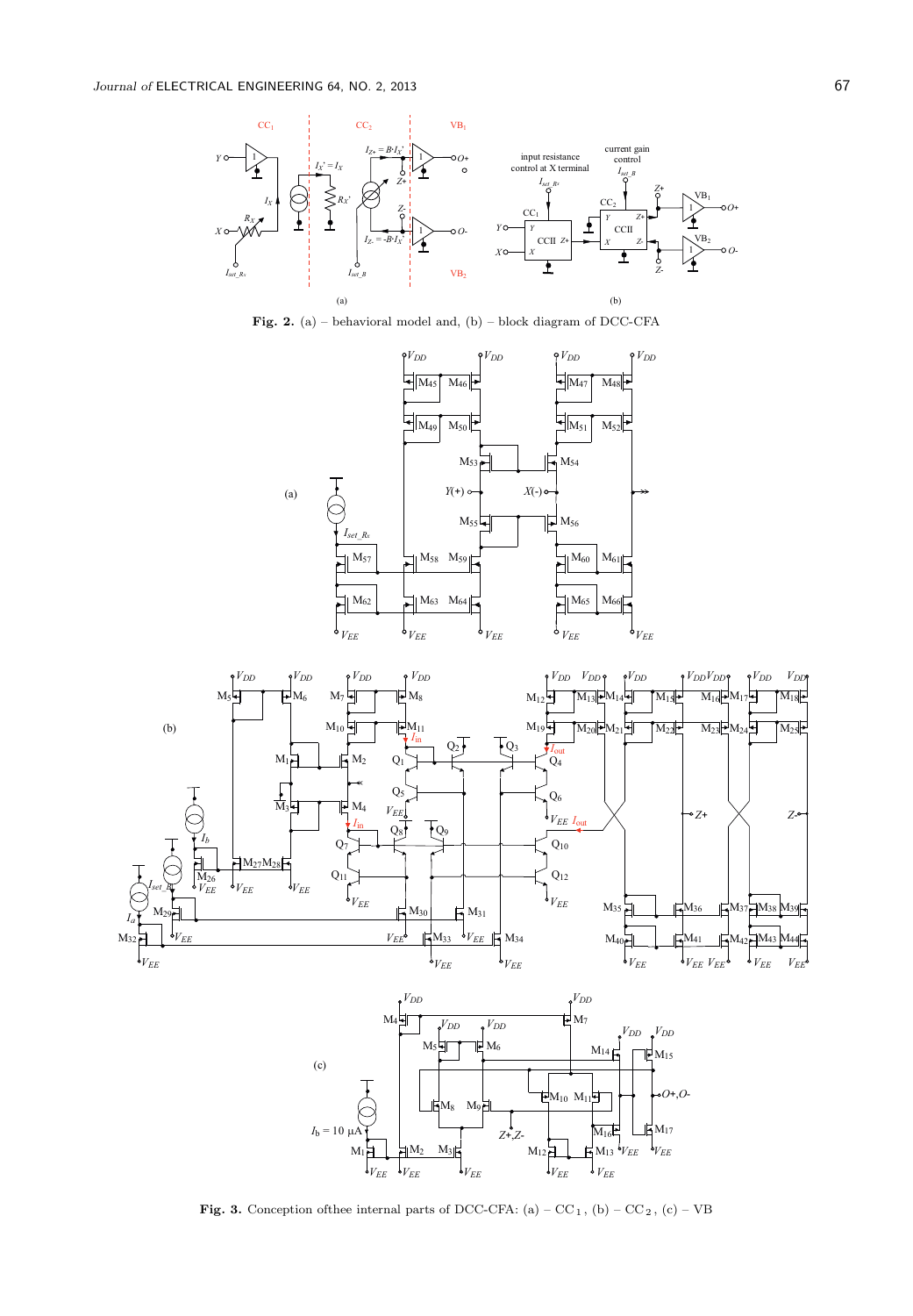ABB of well known CFA so-called Double Current Controlled CFA (DCC-CFA) in this paper. Main advantages of presented active element is the current gain control between ports X and Z terminals and control of input (intrinsic) resistance  $(R_X)$  of current input X terminal without mutually affection that allow simple electronically tunable quadrature oscillator (ETQO) design with fine tuning. Moreover, this paper presents another point of view on frequency of oscillation and condition of oscillation adjusting than use oscillators in many hitherto published CFA based solutions. Hence, combination of two ways of control is possible. Here proposed ETQO provides electronic CO and except "classical" SRCO type of control allows also two another types of electronic control of FO via  $R_X$  ( $I_{\text{set\_RX}}$ ) and current gain  $B$  ( $I_{\text{set\_B}}$ ). In addition, simultaneous change of both parameters (their invariant ratio) allows linear FO tuning. Hence, independent control of the CO and FO without any matching conditions and without changes of any passive elements are very useful features. For wider range of FO tuning and for electronic CO control via current controlled current gain, a simple implementation of automatic amplitude gain control circuit (AGC) is presented.

# 2 DOUBLE CURRENT CONTROLLED CFA (DCC–CFA)

The CFA device  $[1, 10, 11]$  is equivalent circuit to second-generation current conveyor (CCII), which is followed by voltage buffer. Principle of electronic control of input (intrinsic) resistance (labeled as  $R_X$ ) of current input terminal X is already well known  $[11, 29]$ , where only one CCII and bias control  $(I<sub>b</sub>)$  is sufficient [4, 29]. Implementation of current gain control is more complicated [42]. Previously, in the four terminal floating nullor (FTFN) [60–62] has been implemented such solution, which internal structure contains CCII with special type of controlled current mirror sections, two auxiliary DC currents (gain is given by ratio of these currents), and also standard bias current. Therefore, theoretically it is possible to change current gain and intrinsic resistance  $R_X$  in one modified CCII without their mutual affection. However, our further analyses demonstrate that  $R_X$  $(I<sub>b</sub>)$  bias current control causes increase of nonlinearity of input dynamical range and current gain interference  $(R_{\text{X}-I_{set-RX}})$  control affects linearity of B control by  $I_{set\_B}$ ), if current gain (in this paper labeled by symbol  $B$ ) is not unity. Therefore, in our design the section for adjusting  $R_X$  ( $I_{\text{set\_RX}}$ ) and gain control  $B$  ( $I_{\text{set\_B}}$ ) are separated and all interferences between  $R_X$  and B control are eliminated.

Circuit symbol of the DCC-CFA including parasitic elements representing small-signal properties is shown in Fig. 1, which can be described by the following hybrid

matrix

$$
\begin{bmatrix} I_{\rm Y} \\ V_{\rm X} \\ I_{\rm Z+} \\ I_{\rm Z-} \\ V_{\rm O+} \\ V_{\rm O-} \end{bmatrix} = \begin{bmatrix} Y_{\rm Y} & 0 & 0 & 0 & 0 & 0 \\ \alpha & R_{\rm X} & 0 & 0 & 0 & 0 \\ 0 & \beta_{1}B & Y_{\rm Z+} & 0 & 0 & 0 \\ 0 & \beta_{2}B & 0 & Y_{\rm Z-} & 0 & 0 \\ 0 & 0 & \gamma_{1} & 0 & Z_{\rm O+} & 0 \\ 0 & 0 & \gamma_{2} & 0 & 0 & Z_{\rm O-} \end{bmatrix} \begin{bmatrix} V_{\rm Y} \\ I_{\rm X} \\ V_{\rm Z+} \\ V_{\rm Z-} \\ I_{\rm O+} \\ I_{\rm O-} \end{bmatrix}, \eqno{(1)}
$$

where  $Y_Y = sC_Y + 1/R_Y$ ,  $Y_{Z+} = sC_{Z+} + 1/R_{Z+}$ ,  $Y_{Z} = sC_{Z} + 1/R_{Z}$ ,  $Z_{O+} = R_{O+}$ ,  $Z_{O-} = R_{O}$  are parallel admittances and resistances at their relevant terminals. The  $\alpha$  is voltage tracking error between Y and X terminals  $(\alpha = 1 - \varepsilon, |\varepsilon| \ll 1)$ ,  $\beta_{1,2}$  are current tracking errors ( $\beta = 1 - \delta$ ,  $|\delta| \ll 1$ ) between X and Z<sub>1,2</sub> terminals, and  $\gamma_{1,2}$  are voltage tracking errors between Z and O terminals ( $\gamma = 1 - \eta$ ,  $|\eta| \ll 1$ ), respectively.

The behavioral model, the block diagram, and the proposed internal structure of DCC-CFA are shown in Figs. 2 and 3, respectively. The internal structure contains two current conveyors  $(CC_1 \text{ and } CC_2)$  and two voltage buffers (VBs). In Fig. 3(a) the  $CC_1$  section is classical CCII with cascoded mirrors  $[63-65]$ . The core of the  $CC<sub>2</sub>$ , shown in Fig. 3(b), is based on modified CCII with additional mirrors for current gain control, which was introduced in  $[60-63]$ . In Fig.  $3(c)$ , the last part of DCC-CFA. the voltage buffer employing two classical transconductance sections is shown [65, 66]. The supply voltages of DCC-CFA were chosen as  $\pm 2.5$  V.

The input intrinsic resistance of  $CC<sub>1</sub>$  stage is given by the following equation

$$
R_{\rm X} \approx \frac{1}{g_{\rm m\_M54} + g_{\rm m\_M56}} = \frac{1}{\sqrt{\frac{2K P_{\rm N} \left(\frac{W_{\rm M54}}{L_{\rm M54}}\right) I_{\rm set\_RX} + \sqrt{2K P_{\rm P} \left(\frac{W_{\rm M56}}{L_{\rm M56}}\right) I_{\rm set\_RX}}}}\,,\tag{2}
$$

where  $W$  and  $L$  are the channel width and length, respectively, and  $KP = \mu_0 C_{OX}$  ( $\mu_0$  is carrier mobility,  $C_{OX}$  is the gate-oxide capacitance per unit area) for the used CMOS ON-Semi C5  $0.5 \mu m$  technology model (LOT: T22Y TT, WAF: 3104) [67]. The dimensions of the MOS transistors used in the DCC-CFA implementation are listed in Tab. 1 ( $CC_1$  and  $CC_2$  stages) and Tab. 2 (voltage buffer), respectively.

The current gain control of DCC-CFA, which is implemented in the stage  $CC_2$  shown in Fig. 3(b), is done by special current mirrors formed by group of transistors  $Q_1-Q_{12}$  for purposes of electronic adjustability. Moreover, in comparison with PNP types of transistors, NPN types have much better properties in particular technology, and therefore, design is done with NPN types only. In the simulations the commercially available models of ultra high frequency transistor arrays Intersil HFA 3096 were used [68]. Applying the translinear principle  $[20, 60, 61, 69-71]$  and assuming that all transistors are well matched with the common-emitter current gains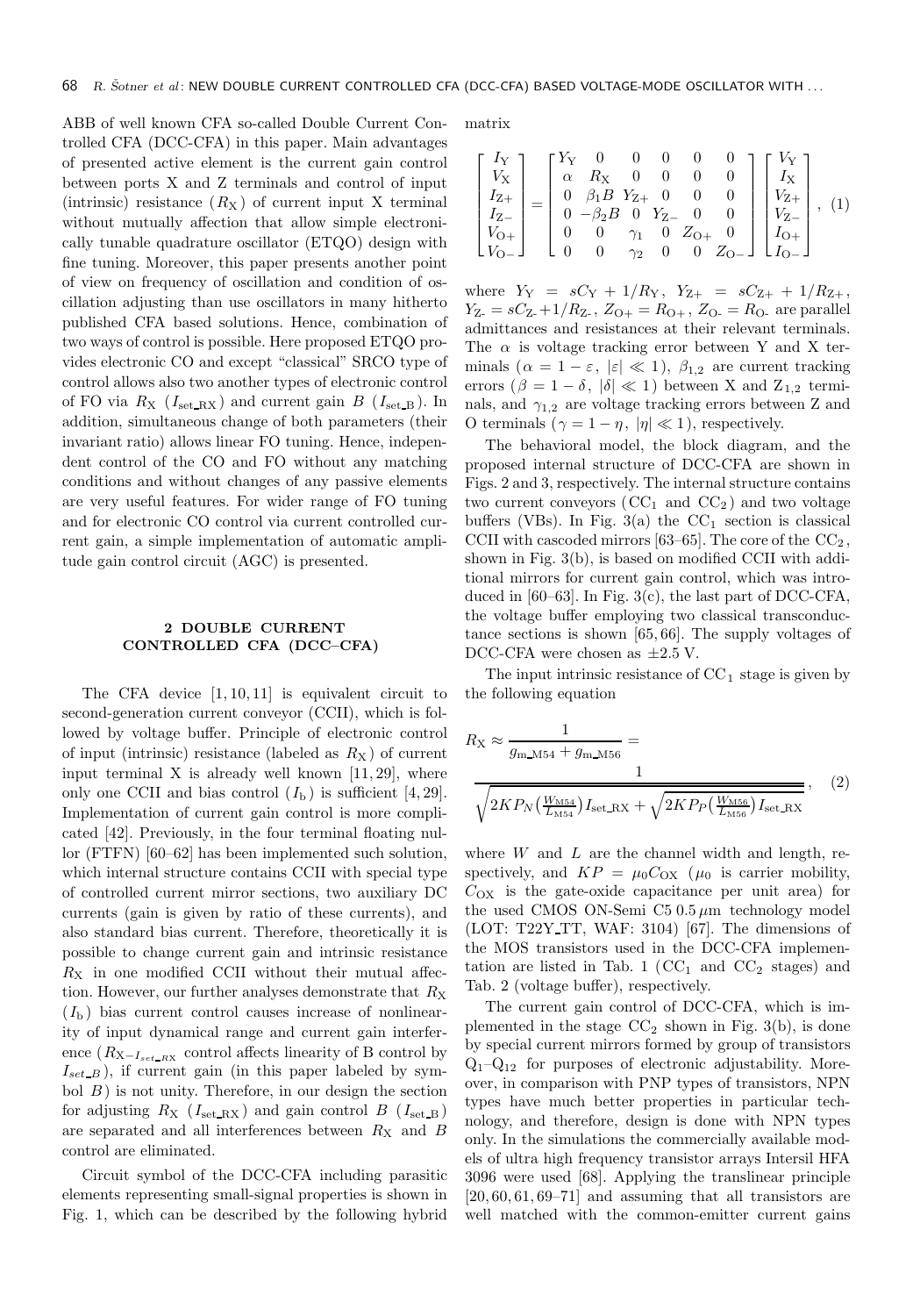

Fig. 4. (a)– signal flow graph of the proposed oscillator, (b) – the proposed oscillator, (c) – controllable negative resistance based on DCC-CFA, (d) – minimal realization of proposed oscillator using intrinsic resistances of current inputs

 $h_{21e} \gg 1$ , then the relationship of the collector currents can be characterized by the following equations

$$
\prod_{n \in CW} I_n = \prod_{n \in CCW} I_n, \tag{3}
$$

$$
I_{C\_Q5}I_{C\_Q2} = I_{C\_Q3}I_{C\_Q6},
$$
\n(4)

$$
I_{C\_Q11}I_{C\_Q8} = I_{C\_Q9}I_{C\_Q12},
$$
\n(5)

where CW means clockwise and CCW counter clockwise direction of calculation in translinear approach. In (4) and (5)  $I_{C_2Q5}$  and  $I_{C_2Q11}$  are input currents of the socalled "gain producing bipolar section" and  $I_{C,Q6}$  and  $I_{C_2Q12}$  are the output currents. According to the previous statement, (4) and (5) can be express as

$$
I_{in}I_{C\_Q2} = I_{C\_Q3}I_{out}, I_{in}I_{C\_Q8} = I_{C\_Q9}I_{out}. \quad (6)
$$

Assuming that  $I_{C\_Q2} = I_{C\_Q8} = I_{\text{set }B}$  and  $I_{C\_Q3} =$  $I_{C_2Q9} = I_a$ , the current gain can be calculated as follows

$$
B \approx \frac{I_{out}}{I_{in}} = \frac{I_{C\_Q8}}{I_{C\_Q9}} = \frac{I_{C\_Q2}}{I_{C\_Q3}} = \frac{I_{\text{set\_B}}}{I_{\text{b}}}.
$$
 (7)

From (7), it is evident that the current gain can be easily controlled by either  $I_{\text{set B}}$  and/or  $I_{\text{a}}$ .

# 3 OSCILLATOR DESIGN WITH TWO WAYS OF FO AND CO TUNING

The are many approaches leading to synthesis of oscillators in current technical literature[72]. As an example, loop and multi-loop integrator systems, autonomous circuit nodal analysis, or the state variable method can be mentioned [34, 37, 46]. Here proposed quadrature oscillator is based on very common approach employing integrators in the loop. The signal flow graph (SFG) of proposed oscillator and the corresponding circuit employing two DCC-CFAs and five passive elements is shown in Figs. 4(a) and (b), respectively. It is based on loop feedback system with one lossless voltage integrator (DCC-CFA<sub>1</sub>,  $R_1$ , and  $C_1$ ) and passive lossy voltage integrator (PLVI), which is formed by  $R_3$  and  $C_2$ . In addition, the PLVI requires a negative resistance that is realized by another current amplifier included in frame of the DCC-CFA<sub>2</sub>, as it is shown in Fig.  $4(c)$ .

The determinant of SFG [73] for the oscillator from Fig.  $4(b)$  is shown in Fig.  $4(a)$  and has a form

$$
\Delta = 1 - \left[ \frac{-B_1}{sC_1(R_1 - R_{X1})} \frac{R_2^*}{sC_2 R_2^* R_3 + R_2^* + R_3} \right] = 0,
$$
\n(8)

where  $R_2^*$  represents a negative resistance given by

$$
R_2^* = \frac{R_2 + R_{X2}}{1 - B_2}.
$$
 (9)

By substituting (9) into (8) we obtain the characteristic equation (CE) of the circuit in the following simple form

CE: 
$$
s^2 + s \frac{R_3 + (R_2 + R_{X2}) - R_3 B_2}{R_2 R_3 C_2}
$$
  
  $+ \frac{B_1}{R_3 C_1 C_2 (R_1 + R_{X1})} = 0$ , (10)

where the condition of oscillation and the frequency of oscillation are

CO: 
$$
B_2 \ge \frac{R_3 + (R_2 + R_{X2})}{R_3}
$$
, (11)

FO: 
$$
\omega_0 = \sqrt{\frac{B_1}{R_3 C_1 C_2 (R_1 + R_{X1})}}
$$
. (12)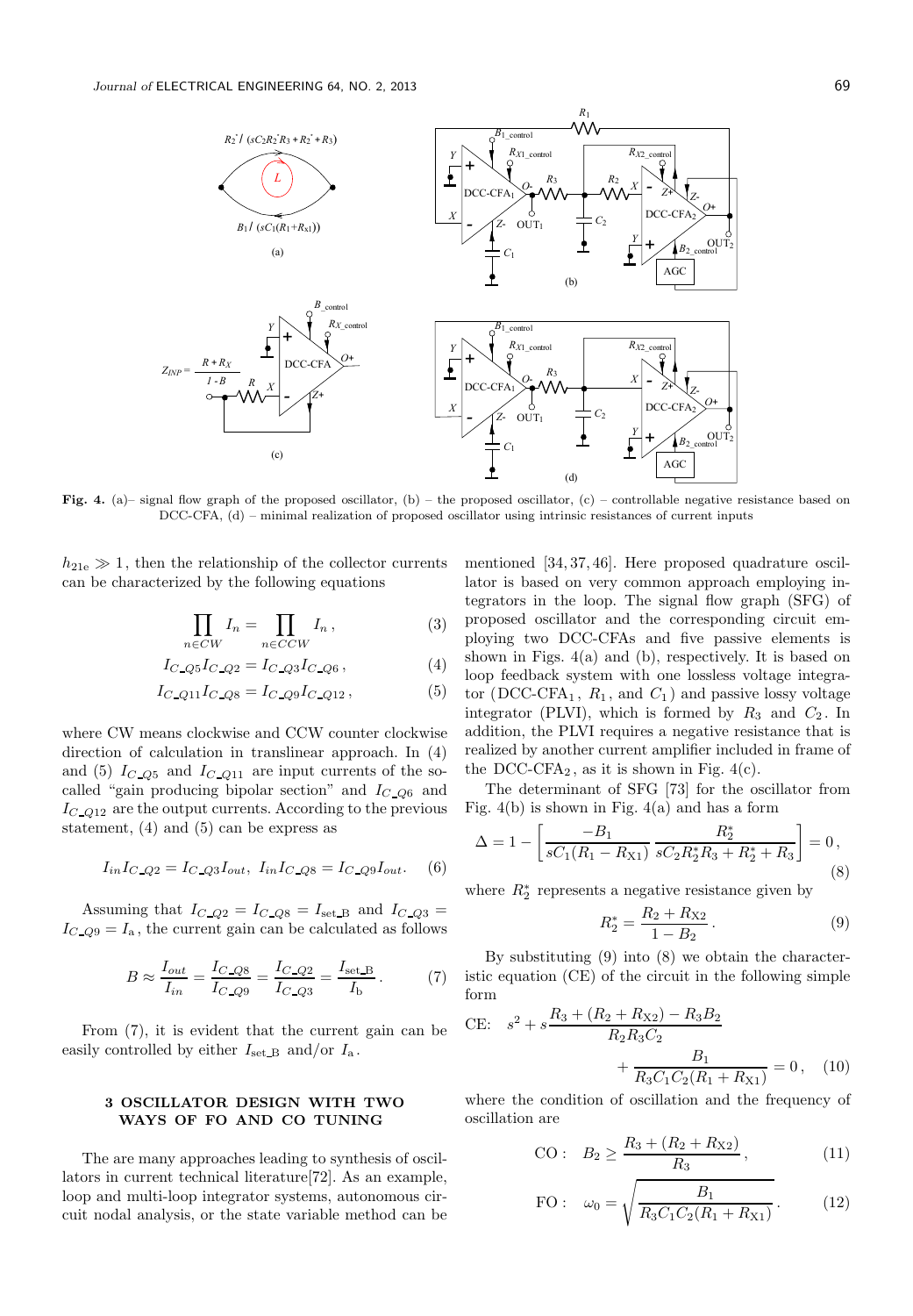

Fig. 5. Detailed AGC circuit



Fig. 6. Stable state output oscillations

From (11) and (12) it can be seen that in ideal case the CO and FO are independently adjustable by current gains of DCC-CFAs. Moreover, the FO can be adjustable by floating resistor  $R_1$ , therefore, this oscillator can also be added to the group of oscillators referred as SRCO types. Unfortunately, the replacement or adjusting of floating element can be complicated. Therefore, in our case we can also use intrinsic resistance control of DCC-CFA  $(R_X)$ , which allows tuning by very simple way. Assuming that the current gain of  $DCC-CFA<sub>1</sub>$  is equal to 1 (fixed gain), the FO in (12) turns to

FO: 
$$
\omega_0 = \sqrt{\frac{1}{R_3 C_1 C_2 [R_1 + R_X(I_{\text{set\_RX}})]}}
$$
. (13)

The equivalent minimal oscillator circuit is show in Fig. 4(d) in case of only internal intrinsic resistances  $R_{X1}, R_{X2}(R_1 = R_2 = 0)$  and one external  $R_3$  are considered.

The relative sensitivities of the frequency of oscillation (12) on circuit parameters can be calculated as

$$
S_{R_1}^{\omega_0} = -0.5 \frac{R_1}{R_1 + R_{X1}}, \quad S_{R_{X1}}^{\omega_0} = -0.5 \frac{R_{X1}}{R_1 + R_{X1}},
$$
  

$$
S_{R_3, C_1, C_2}^{\omega_0} = -S_{B_1}^{\omega_0} = -0.5, \quad S_{B_2, R_{X2}, R_2}^{\omega_0} = 0.
$$
 (14)

Equation (14) indicates that the  $\omega_0$  passive and active sensitivities are equal or not higher than 0.5 in absolute value, and hence, the circuit exhibits an attractive sensitivity performance.

## 4 SIMULATION RESULTS

In this Section, results concerning oscillator from Fig. 4(b), ie time domain, tuning properties and quality of produced signal are presented. Input resistances  $R_{X1,2}$ were set to 760  $\Omega$  ( $I_{\text{set-RX}} = 50 \,\mu\text{A}$ ). External resistors have values 200  $\Omega$ , therefore real values of  $(R_1 + R_{X1})$ and  $(R_2 + R_{X2})$  can be considered as 960  $\Omega$ . The proposed oscillator is also able to operate without external resistors, as it is shown in Fig. 4(d). However, the analyses showed that the solution with external resistors of small values is better in THD. Therefore, the usage of external resistors  $R_1$  and  $R_2$  is matter of spectral quality of generated waveform. The current transfer  $B_1 = 0.8$  is set by  $I_{\text{set\_B1}} = 40 \,\mu\text{A}$ . To fulfill the CO in (11) and to start the oscillation, the  $B_2 \geq 2$  must be satisfied, which corresponds in the ideal case to  $I_{\text{set\_B2}} \ge 100 \,\mu\text{A}$ .

Since we expect wider range of electronic tuning of FO, stable output level, and lower THD, a precise automatic amplitude gain control circuit (AGC) implementation (Fig. 4(b)) is necessary. In low-voltage CMOS and BiCMOS technologies there is always problem with linearity and amplitude of output signal, which is quite small (tens - hundreds mV maximally). The implementation of AGC is quite easy, since the CO is controlled by  $B_2$  parameter. Theoretically, the rectified output voltage is able to control  $B_2$ , but here proposed and similar types of oscillators provides output amplitude with several tens or hundreds of mV. Hence, before the rectification a sufficiently larger level amplification (several times) is necessary. Subsequently, the used amplifier before rectification must have great frequency features and also great slew rate. Such conception is better for higher output oscillation level, where pre-amplification (before rectifier) is not necessary. Therefore, we utilized the current-mode rectifier (based on current follower [74]) as it is shown in Fig. 5. We engaged unused (grounded in practice) current output  $Z-$  of  $DCC-CFA<sub>2</sub>$  in this case. The current follower in Fig. 5 was modeled by the diamond transistor OPA860 [75]. An advantage of this rectifier is in precise rectification suitable for low current amplitudes (tens of  $\mu$ A). In the simulations, the BAS70 [76] high speed diode with minimal threshold voltage and short recovery time was used, which provides low output amplitudes.

Figure 6 shows the output oscillation at both outputs for  $B_1 = 0.8$  ( $I_{\text{set B1}} = 40 \mu\text{A}$ ). Oscillator pro-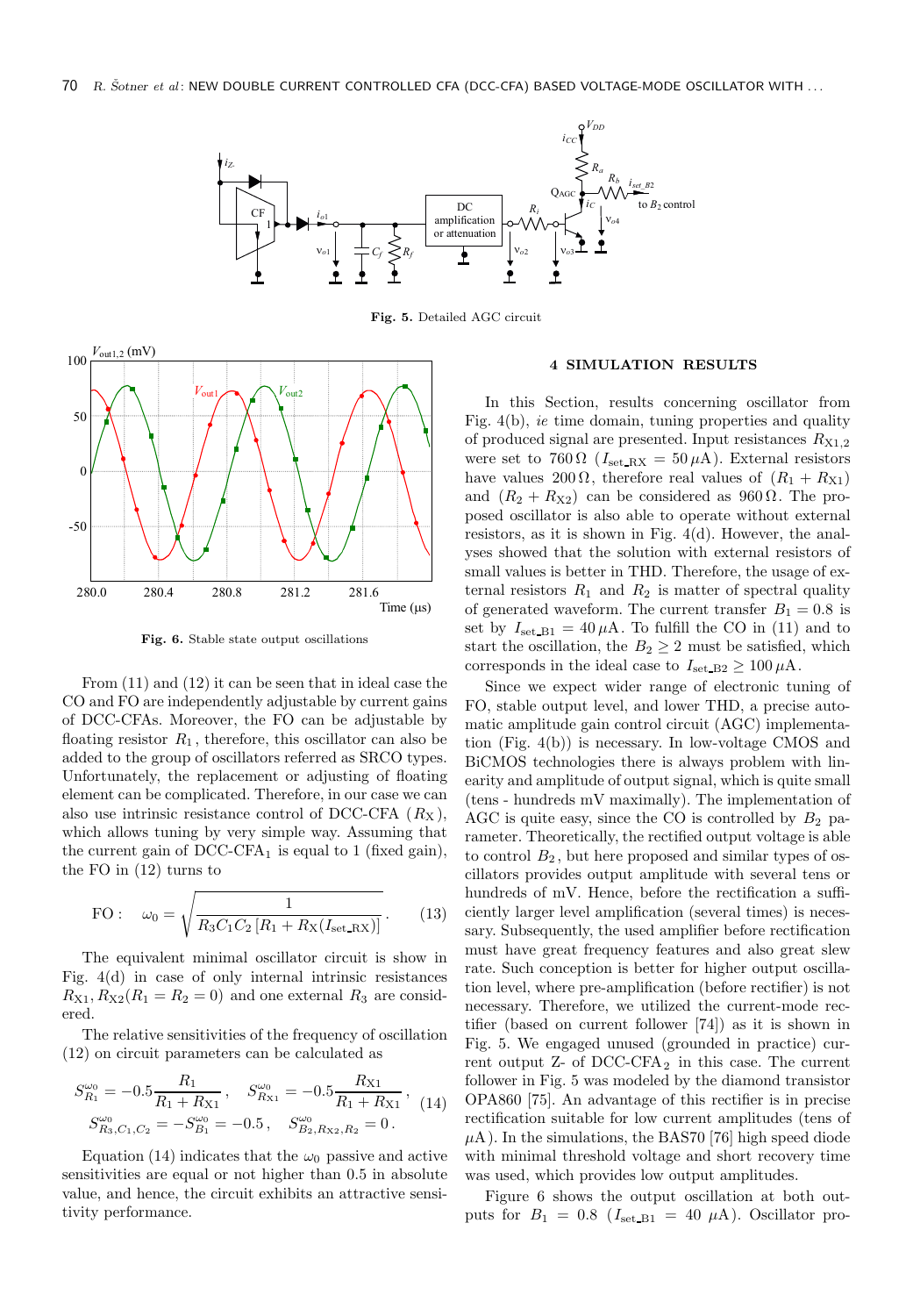

Fig. 7. (a) Tuning process observed on OUT<sub>2</sub> and corresponding AGC response, (b) spectrum of OUT<sub>2</sub> output oscillations



Fig. 8. Current gain control of oscillation frequency: (a) – dependence of FO on controlled current gain  $B_1$ , (b) – dependence of output amplitudes on frequency of oscillation,  $(c)$  – THD versus oscillation frequency

duces quadrature outputs (see SFG in Fig.  $4(a)$  – relation between outputs)s in steady state operation. Simulations provided oscillation frequency 1.23 MHz. Theoretical value is 1.45 MHz. Considering the parasitic influences of the circuit, the obtained frequency of oscillation is 1.32 MHz for both outputs with amplitudes about 160 mV peak-to-peak.

### 4.1 FO control via current gain

The first way of control the FO of the oscillator from Fig. 4(b) is via current gain  $B_1$  ( $I_{\text{set\_B1}}$ ). The output level of  $V_{OUT2}$  achieved values between 150-190 mV peak-topeak, in the tuning range approximately from 470 kHz to 2.5 MHz for  $B_1$  from 0.1 to 3.6. Figure 7 shows three output waveforms for different oscillation frequencies together with corresponding responses of AGC ( $I<sub>set_B2</sub>$ ) on change of output amplitude and spectrum of  $V_{OUT2}$ . The output  $V_{OUT1}$  changed voltage level rapidly from 56 to 400 mV, peak-to-peak (in the same frequency range of FO adjusting). The difference between the approximately determined, when small-signal parasitic influences  $C_p$  of DCC-CFA are considered and simulated FO is caused by

non-ideal properties of active elements used and nonlinearity of B control. Figure 8 shows graphical representations of the obtained results ie dependence of FO on  $B_1$ , dependence of output level on FO, and THD versus FO, respectively. Obtained results are in good agreement with theory. Better results can be obtained by more careful CO and AGC settings. However, due to complex DCC-CFA transistor model, the optimization of oscillator parameters is time consuming.

#### 4.2 FO control by intrinsic resistance

In case of the second possibility of FO control, the FO, given by (13), can be easily controlled by means of control current  $I_{\text{set\_RX1}}$  of DCC-CFA<sub>1</sub>. The dependences of FO on  $R_{X1}$  and dependences of output amplitudes on FO are shown in Fig. 9, respectively. Output level of  $V_{\text{OUT2}}$  is greater than in previous case of control, ie between 160–175mV peak-to-peak. The output signal level of  $V_{\text{OUT1}}$  is changed in narrower range from 110 to  $260 \,\mathrm{mV_{P-P}}$ . However, the tunability range is narrower than in previous case and it is approximately from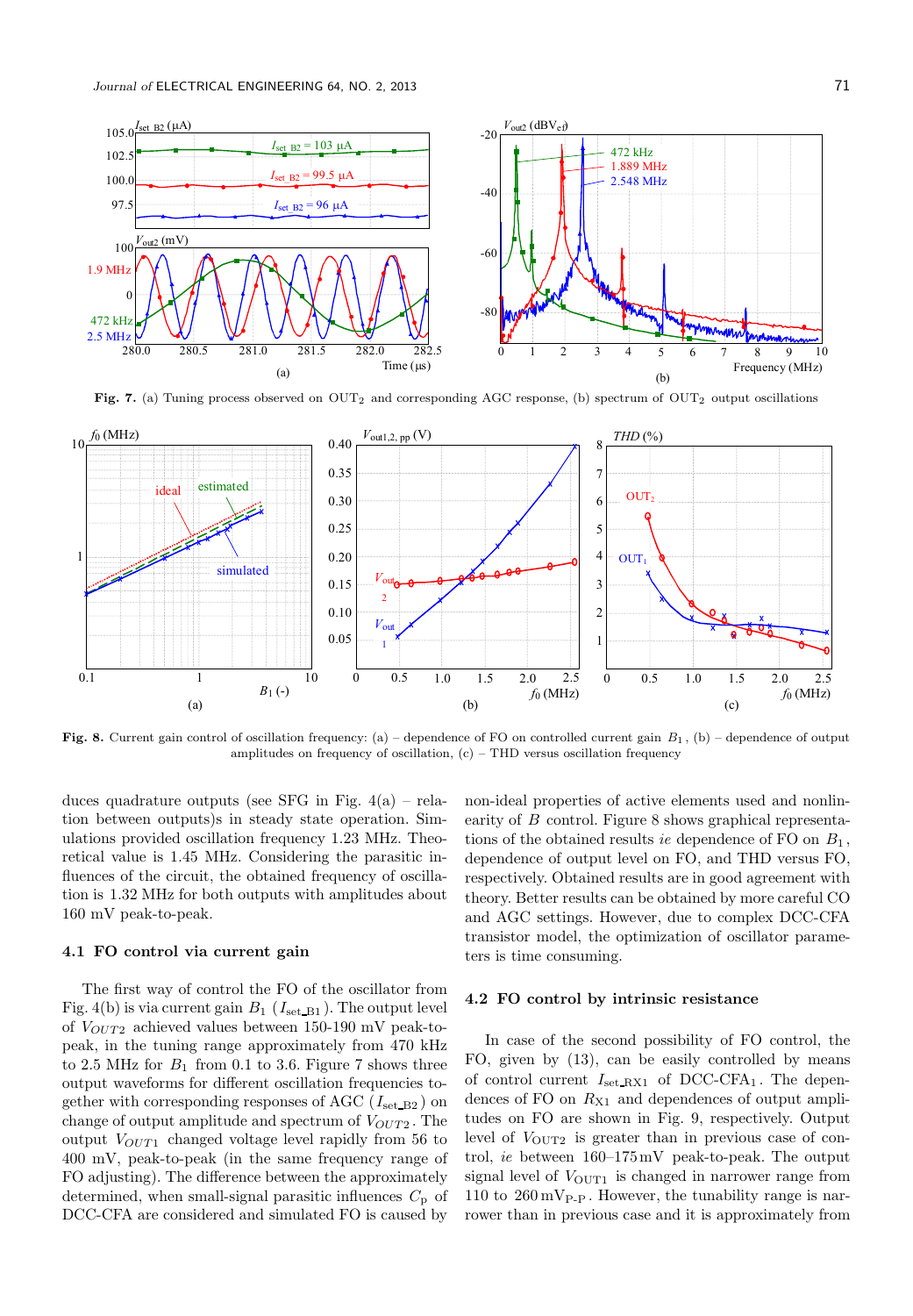

Fig. 9. Intrinsic resistance control of oscillation frequency: (a) – dependence of frequency of oscillation on intrinsic resistance, (b)– dependence of output amplitudes on frequency of oscillation

830 kHz to 1.93 MHz. The THD values are close to the THD of the first type of adjusting.

#### 5 DISCUSSION

First type of electronic control of frequency of oscillation via  $B_1$  is suitable for wider range of tuning. Results show that the frequency is tunable approximately from 470 kHz to 2.5 MHz. The AGC system defends oscillator against large fluctuations or outages of output amplitudes, however, in direction to higher frequencies it still brings small  $(40 \text{ mV})$  change of  $V_{\text{OUT2}}$  amplitude. The second variant of electronic control by intrinsic resistance  $R_X$  is suitable for shorter range of adjusting with better stability of the output level  $(V<sub>OUT2</sub>)$  in the range of interest. In this case the variance of  $V_{\text{OUT2}}$  is only about 15 mV and, in comparison to  $B_1$  control of FO, the range of oscillation frequency adjusting is approximately two times narrower, ie from 830 kHz to 1.93 MHz. This weakness is given by the constraining technological limits of  $R_X$  caused by smaller and restricted changes of  $R_X$ (range between saturation and linear region of transistors). The effect of  $R_X$  on frequency of oscillation is also determined by sensitivity of  $R_X$  on FO that is decreasing, if  $R_1 \gg R_{X1}$ . In both cases the THD is comparable. If simultaneous adjusting of both parameters in Fig. 4(b)  $(B_1 \text{ and also } R_{\text{X}})$  is applied, it allows spreading of FO range from 283 kHz ( $I_{\rm set\_B1} = 5 \mu A$ ,  $I_{\rm set\_RX} = 5 \mu A$ ) to 3.48 MHz ( $I_{\text{set\_B1}} = 200 \,\mu\text{A}$ ,  $I_{\text{set\_RX}} = 400 \,\mu\text{A}$ ), and also linear control of FO (if  $B_1$  and  $(R_1 + R_{X1})$  ratio keeps preserved).

Analyzing of (12) from Fig. 4(a) and assuming that  $C_1 = C_2 = C$ , the relation between  $V_{\text{OUT2}}$  and  $V_{\text{OUT1}}$ can be given as

$$
V_{\text{OUT1}} = V_{\text{OUT2}} \sqrt{B_1 \frac{R_3}{(R_1 + R_{\text{X1}})}}.
$$
 (15)

From (15) it is evident that the output voltage level at OUT<sub>1</sub> ( $V_{\text{OUT1}}$ ) is dependent on current gain  $B_1$ ,

which affects the frequency of oscillation. Moreover, the  $V_{\text{OUT1}}$  is also dependent on  $(R_1 + R_{\text{X1}})$ , which appears in DCC-CFA<sup>1</sup> based lossless integrator unit and both amplitudes ( $V_{OUT1}$  and  $V_{OUT2}$ ) are unchangeable (or even equal) during the tuning process if invariant ratio of  $B_1$  and  $(R_1 + R_{X1})$  is ensured.

## 6 CONCLUSION

In this paper, easy construction of oscillator with mutually independent control of frequency of oscillation and condition of oscillation was demonstrated. Used approach employs standard loop integrator system with controllable negative resistance based double current controlled CFAs. Advantage of introduced specific modification of CFA in signal processing and electronically tunable applications is clear. Proposed ABB allows current gain and internal (intrinsic) resistance control simultaneously. The proposed oscillator in minimal configuration employs three passive elements and it is tunable by current gain  $(B)$  or by internal resistance  $(R_X)$ , both controlled by auxiliary DC control currents. The full realization of the oscillator with five passive elements belongs to the category of the so-called SRCO types, because FO control is also allowed by external floating resistor  $R_1$ . The tunability range was verified by simulations from 283 kHz to 3.48 MHz by both ways of the electronic FO control simultaneously. For stable output voltage levels and wider range of frequency tuning, a precise AGC system was designed. Amplitudes of output oscillations and total harmonic distortion are adequate to the used low voltage technology, low dynamic ranges of used active elements and quality of AGC circuit. Advantages of proposed solution are the following: sufficient range of tunability with possible extension by two types of FO control, possibility of linear control of FO, possibility of operation with equal amplitudes, grounded capacitors, easy final construction, and low sensitivities on passive components. Theoretical study was confirmed by detailed SPICE simulations.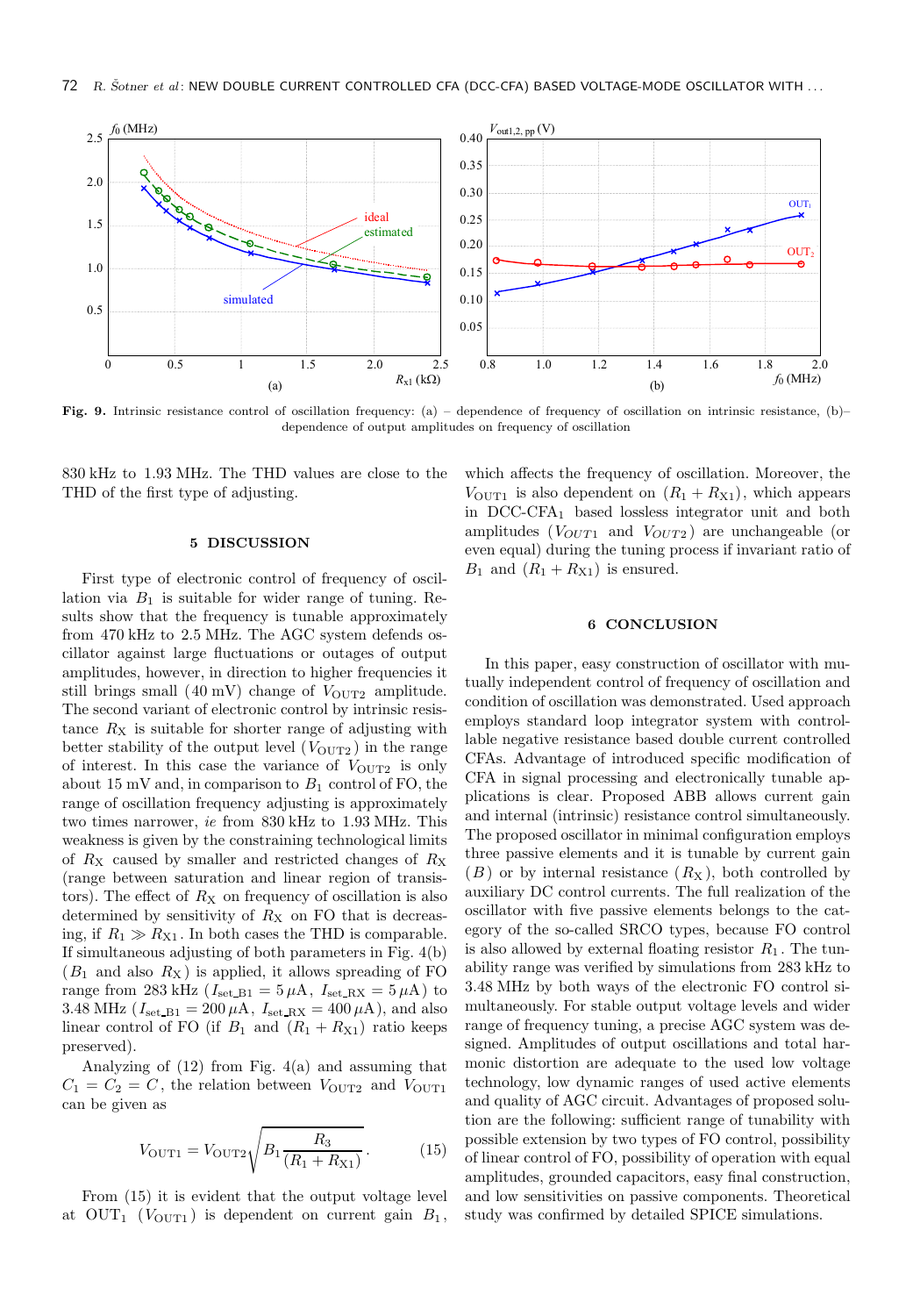#### Acknowledgments

Research described in the paper was supported by Czech Science Foundation projects under No. 102/11  $\text{/}P489$  and No. 102/09/1681. The support of the project  $CZ.1.07/2.3.00/20.0007$  WICOMT, financed from the operational program Education for competitiveness, is gratefully acknowledged. The described research was performed in laboratories supported by the SIX project; the registration number  $CZ.1.05/2.1.00/03.0072$ , the operational program Research and Development for Innovation. Dr. Norbert Herencsár was supported by the project CZ.1.07/2.3.00/30.0039 of Brno University of Technology.

Part of this work was done while Ms. Aslihan Kartci was on Erasmus training mobility at the Brno University of Technology, Czech Republic.

#### **REFERENCES**

- [1] BIOLEK, D.—SENANI, R.—BIOLKOVA, V.—KOLKA, Z. : Active Elements for Analog Signal Processing: Classification, Review, and New Proposals.
- [2] GEIGER, R. L.—SANCHEZ-SINENCIO, E. : Active Filter Design using Operational Transconductance Amplifiers: A Tutorial, IEEE Circuits and Devices Magazine 1 (1985), 20–32.
- [3] BIOLEK, D.-BIOLKOVA, V.-KOLKA, Z.: Universal Cur- [21] rent-Mode OTA-C KHN Biquad.
- [4] FABRE, A.—SAAID, O.—WIEST, F.—BOUCHERON, C. : High Frequency Applications Based on a New Current Controlled Conveyor.
- [5] TANGSRIRAT, W.: Current-Tunable Current-Mode Multifunctional Filter Based on Dual-Output Current-Controlled Conveyors, AEU – International Journal of Electronics and Communications 61 No. 8 (2007), 528–533, doi:10.1016/j.aeue.2006.09.005..
- [6] ZEKI, A.-TOKER, A.: The Dual-X Current Conveyor (DX-CCII): A New Active Device for Tunable Continuous-Time Filters, International Journal of Electronics 89 (2002), 913–923.
- [7] KACAR, F.-METIN, B.-KUNTMAN, H.: A new CMOS Dual-X Second-Generation Current Conveyor (DXCCII) with an FDNR Circuit Application, AEU – International Journal of Electronics and Communications (2009), DOI: 10.1016/j.aeue.2009.05.007.
- [8] SOLIMAN, A. M.: New Fully-Differential CMOS Second-Generation Current Conveyer, ETRI Journal 28 No. 4 (2006), 495–501.
- [9] METIN, B.-HERENCSAR, N.-PAL, K.: Supplementary First-Order All-Pass Filters with Two Grounded Passive Elements using FDCCII, Radioengineering 20 No. 2 (2011), 433–437.
- [10] SVOBODA, J. A.—McGORY, L.—WEBB, S.: Applications of a Commercially Available Current Conveyor, Int. Journal of Electronics 70 No. 1 (1991), 159–164.
- [11] SIRIPRUCHYANUN, M.—CHANAPROMMA, C.—SILA-PAN, P.—JAIKLA, W. : BiCMOS Current-Controlled Current Feedback Amplifier (CC-CFA) and its Applications, WSEAS Transactions on Electronics 6 No. 5 (2008), 203–219.
- [12] YUCE, E.-MINAEI, S.: A Modified CFOA and its Applications to Simulated Inductors, Capacitance Multipliers, and Analog Filters, IEEE Transaction on Circuits and Systems–I 55 No. 1 (2008), 266–275.
- [13] ACAR, C.—OZOGUZ, S.: A new Versatile Building Block: [30] Current Differencing Buffered Amplifier, Microelectronics Journal 30 (1999), 157–160.
- [14] KESKIN, A. U.: A Four Quadrant Analog Multiplier Employing Single CDBA, Analog Integrated Circuits and Signal Processing 40 (2004), 99–101.
- [15] BIOLEK, D.: CDTA Building Block for Current-Mode Analog Signal Processing, In Proceedings of the 16th European Conference on Circuit Theory and Design (ECCTD 2003), Krakow, Poland, 2003, pp. 397–400.
- [16] KESKIN, A. U.—BIOLEK, D.—HANCIOGLU, E.—BIOLKO-VA, V.: Current-Mode KHN Filter Employing Current Differencing Transconductance Amplifiers, AEU – Int. J. Electronics and Communications 60 No. 6 (2006), 443–446, DOI: 10.1016/j.aeue.2005.09.003.
- [17] HERENCSAR, N.-KOTON, J.-VRBA, K.: Realization of Current-Mode KHN-Equivalent Biquad using Current Follower Transconductance Amplifiers (CFTAs), IEICE Transaction on Fundamentals E93–A No. 10 (2010), 1816–1819.
- [18] HERENCSAR, N.—VRBA, K.—KOTON, J.—LAHIRI, A. : Realisations of Single-Resistance-Controlled Quadrature Oscillators using Generalised Current Follower Transconductance Amplifier and Unity-Gain Voltage-Follower, International Journal of Electronics 97 No. 8 (2010), 897–906.
- [19] KOTON, J.-VRBA, K.-HERENCSAR, N.: Tuneable Filter using Voltage Conveyors and Current Active Elements, International Journal of Electronics 96 No. 8 (2009), 787–794.
- [20] HERENCSAR, N.—LAHIRI, A.—VRBA, K.—KOTON, J. : An Electronically Tunable Current-Mode Quadrature Oscillator using PCAs, International Journal of Electronics 99 No. 5 (2012), 609–621.
- JERABEK, J.—VRBA, K.: Fully Differential Universal Filter with Differential and Adjustable Current Followers and Transconductance Amplifiers, In Proceeding of the 33rd International Conference on Telecommunications and Signal Processing – TSP10, Baden near Vienna, Austria, 2010, pp. 5–9.
- [22] VAINIO, O. OVASKA, S. J.: A Class of Predictive Analog Filters for Sensor Signal Processing and Control Instrumentation, IEEE Transactions on Industrial Electronics 44 No. 4 (1997), 565–578.
- [23] SAMITIER, J.—PUIG-VIDAI, M.—BOTA, S. A.—RUBIO, C.-SISKOS, S. K.-LAOPOULOS, T.: A Current-Mode Interface Circuit for a Piezoresistive Pressure Sensor, IEEE Transactions on Instrumentation and Measurement 47 No. 3 (1998), 708–710.
- [24] FERRI, G.-GUERRINI, N. C.: Low-Voltage Low-Power CMOS Current Conveyors, Kluwer Acad. Publ., London, 2003.
- [25] UYGUR, A.—KUNTMAN, H.: Seventh-Order Elliptic Video Filter with 0.1 dB Pass Band Ripple Employing CMOS CDTAs, AEU – International Journal of Electronics and Communications 61 No. 5 (2007), 320–328.
- [26] LO, T. Y.—KAO, C. S.—HUNG, C. C. : A Gm-C Continuous-Time Analog Filter for IEEE 802.11  $a/b/g/n$  Wireless LANs, Analog Integrated Circuits and Signal Processing 58 No. 3 (2009), 197–204.
- [27] FABRE, A.—SAAID, O.—WIEST, F.—BOUCHERON, C. : Low Power Current-Mode Second-Order Bandpass IF Filter, IEEE Transactions on Circuits and Systems–II 44 No. 6 (1997), 436–446.
- [28] RUDELL, J. C.—OU, J. J.—CHO, T. B.—CHIEN, G.—BRI-ANTI, F.—WELDON, J. A.—GREY, P. : A 1.9 -GHz Wide-Band IF Double Conversion CMOS Receiver for Cordless Telephone Applications, IEEE Journal of Solid-State Circuits 32 No. 12 (1997), 2071–2088.
- [29] HORNG, J. W. : A Sinusoidal Oscillator using Current-Controlled Current Conveyors, Int. Journal of Electronics 88 No. 6 (2001), 659–664, DOI: 10.1080/00207210110044369.
- LAHIRI, A.: Explicit-Current-Output Quadrature Oscillator using Second-Generation Current Conveyor Transconductance Amplifier, Radioengineering 18 No. 4 522–526 (2009).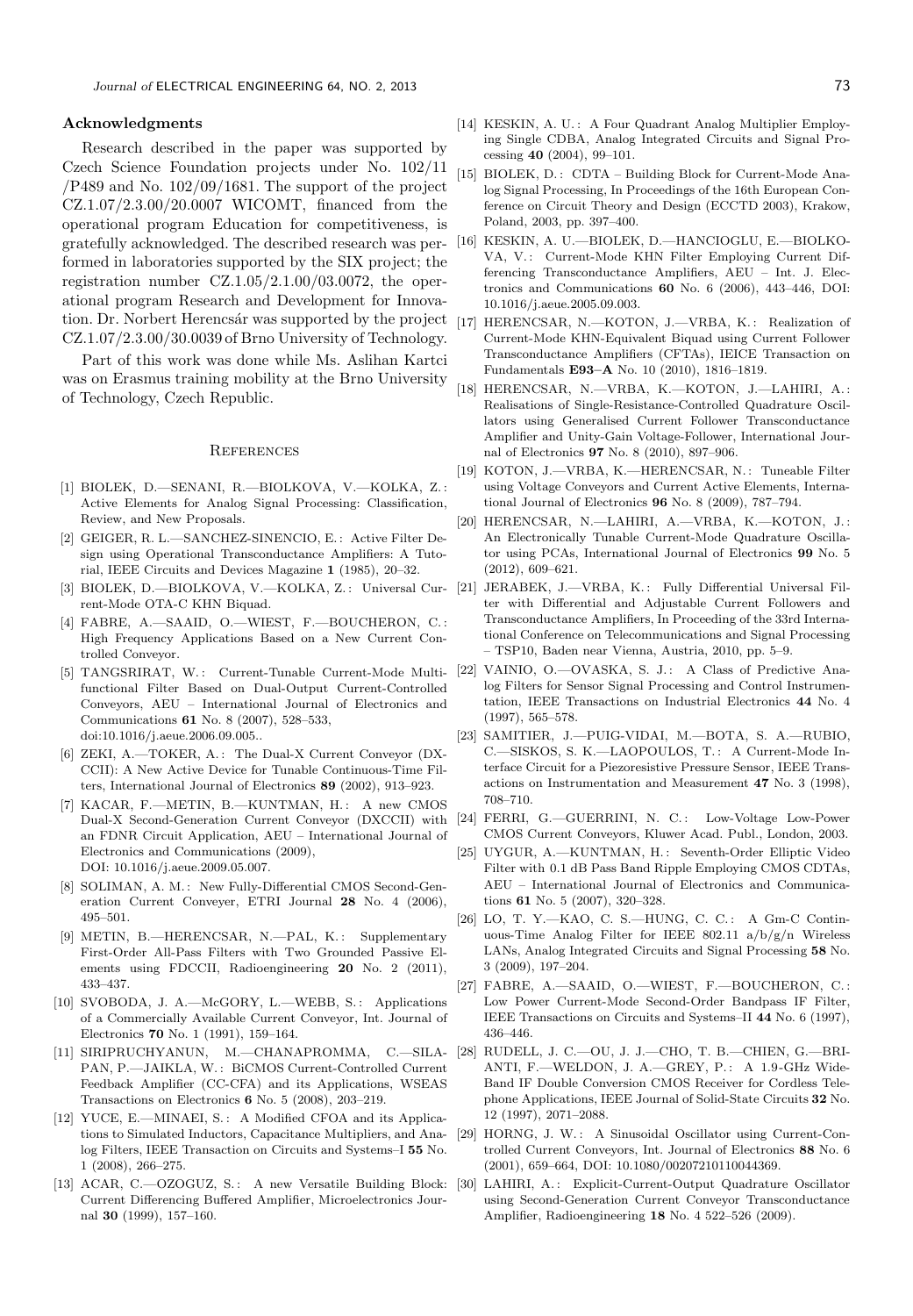- [31] HORNG, J. W.—LEE, H.—WU, J.: Electronically Tunable [46] SOLIMAN, A. M.: Current Feedback Operational Amplifier Third-Order Quadrature Oscillator using CDTAs, Radioengineering 19 No. 2 (2010), 326–330.
- [32] HERENCSAR, N.—KOTON, J.—VRBA, K.—LATTEN-BERG, I.: New Voltage-Mode Universal Filter and Sinusoidal Oscillator using Only Single DBTA, International Journal of Electronics 97 No. 4 (2010), 365–379, DOI: 10.1080/00207210903325229.
- [33] SOTNER, R.—JERABEK, J.—PETRZELA, J.—DOSTAL, T.—VRBA, K. : Electronically Tunable Simple Oscillator based on Single-Output and Multiple-Output Transconductor, IE-ICE Electronics Express 6 No. 20 (2009), s 1476–1482, DOI: 10.1587/elex.6.1476.
- [34] GUPTA, S. S.—SHARMA, R. K.—BHASKAR, D. R.—SENA-NI, R.: Sinusoidal Oscillators with Explicit Current Output Employing Current-Feedback op-amps, International Journal of Circuit Theory and Applications 38 No. 2 (2010), 131–147, DOI: 10.1002/cta.531.
- [35] GUPTA, S. S.—BHASKAR, D. R.—SENANI, R.: New Voltage Controlled Oscillators using CFOAs, AEU – International Journal of Electronics and Communications 63 No. 3 (2009), 209–217, DOI:10.1016/j.aeue.2008.01.002.
- [36] LAHIRI, A.-JAIKLA, W.-SIRIPRUCHYANUN, M.: Explicit-Current-Output Second-Order Sinusoidal Oscillators using Two CFOAs and Grounded Capacitors, AEU – International Journal of Electronics and Communications 65 No. 7 (2011), 669–672, DOI: 10.1016/j.aeue.2010.09.003.
- [37] BHASKAR, D. R.-SENANI, R.: New CFOA-Based Single-Element-Controlled Sinusoidal Oscillators, IEEE Transaction on Instrumentation and Measurement 55 No. 6 (2006), 2014–2021, DOI:10.1109/TIM.2006.884139.
- [38] HERENCSAR, N.—LAHIRI, A.—KOTON, J.—VRBA, K. : VM and CM Quadrature Sinusoidal Oscillators using Commercially Available Active Devices, In Proceedings of International Conference on Applied Electronics 2010, Pilsen, Czech Republic, 2010, pp. 125–128.
- [39] LAHIRI, A.—GUPTA, M. : Realizations of Grounded Negative Capacitance using CFOAs, Circuits, Systems and Signal Processing 30 No. 1 (2011), 134–155, DOI: 10.1007/s00034-010-9215-3.
- [40] LAHIRI, A.: Current-Mode Variable Frequency Quadrature Sinusoidal Oscillator using Two CCs and Four Passive Components Including Grounded Capacitors, Analog Integrated Circuits and Signal Processing 68 No. 1 (2011), 129–131, DOI: 10.1007/s10470-010-9571-8.
- [41] JERABEK, J.-SOTNER, R.-VRBA, K.: Fully-Differential Current Amplifier and its Application to Universal and Adjustable Filter, In Proceedings of International Conference on Applied Electronics 2010, Pilsen, Czech Republic, 2010, pp. 141–144.
- [42] MINAEI, S.-SAYIN, O. K.-KUNTMAN, H.: A New CMOS Electronically Tunable Current Conveyor and its Application to Current-Mode Filters, IEEE Transaction on Circuits and Systems–I 53 No. 7 (2006), 1448–1457, DOI: 10.1109/TCSI.2006.875184.
- [43] MARCELLIS, A.—FERRI, G.—GUERRINI, N. C.—SCOTTI, G.—STORNELLI, V.—TRIFILETTI, A.: The VGC-CCII: a Novel Building Block and its Application to Capacitance Multiplication, Analog Integrated Circuits and Signal Processing 58 No. 1 (2009), 55–59, DOI: 10.1007/s10470-008-9213-6.
- [44] SOTNER, R.—HRUBOS, Z.—SLEZAK, J.—DOSTAL, T. : Simply Adjustable Sinusoidal Oscillator based on Negative Three-Port Current Conveyors, Radioengineering 19 No. 3 (2010), 446–453.
- [45] SOTNER, R.—SEVCIK, B.—SLEZAK, J.—PETRZELA, J.— BRANCIK, L.: Sinusoidal Oscillator based on Adjustable Current Amplifier and Diamond Transistors with Buffers, Przegląd Elektrotechniczny (Electrical Review) 87 No. 1 (2011), 266–270.
- Based Oscillators, Analog Integrated Circuits and Signal Processing 23 No. 1 (2000), 45–55, DOI: 10.1023/A:1008391606459.
- [47] SINGH, V. K.—SHARMA, R. K.—SINGH, A. K.—BHASKAR, D. R.—SENANI, R.: Two New Canonic Single-CFOA Oscillators with Single Resistor Controls, IEEE Transaction on Circuits and Systems–II 52 No. 12 860–864 (2005), DOI: 10.1109/TC-SII.2005.853964.
- [48] SENANI, R.-SINGH, V. K.: Novel Single-Resistance-Controlled Oscillator Configuration using Current Feedback Amplifiers, IEEE Transactions on Circuits and Systems–I 43 No. 8 (1996), 698–700, DOI: 10.1109/81.526688.
- [49] MARTINEZ, P. A.—SABADELL, J.—ALDEA, C. : Grounded Resistor Controlled Sinusoidal Oscillator using CFOAs, Electronics Letters 33 No. 5 (1997), 346–348, DOI: 10.1049/el:19970229.
- [50] SHEN-IUAN, L.—JIANN-HORNG, T. : Single-Resistance-Controlled Sinusoidal Oscillator using Current-Feedback-Amplifiers, International Journal of Electronics 80 No. 5 (1996), 661–664, DOI: 10.1080/002072196137101.
- [51] CELMA, S.-CARLOSENA, A.-MARTINEZ, P. A.: High-Quality Sinusoidal Oscillator using Current Feedback Amplifiers, In Instrumentation and Measurement Technology Conference - IMTC93, 1993, pp. 741–744, DOI: 10.1109/IMTC.1993.382545.
- [52] CELMA, M.—MARTINEZ, P. A.—SABADELL, J.: On the Design of CFA-Based Sinusoidal Oscillators, In Proceedings of the 20th International Conference on Microelectronics - MIEL95, 1995, pp. 731–736, DOI: 10.1109/ICMEL.1995.500958.
- [53] SENANI, R.—GUPTA, S. S. : Synthesis of Single-Resistance-Controlled Oscillators using CFOAs: Simple State-Variable Approach, IEE Proceedings on Circuits Devices and Systems 144 No. 2 (1997), 104–106, DOI: 10.1049/ip-cds:19971006.
- [54] GUPTA, S. S.—SENANI, R.: State Variable Synthesis of Single Resistance Controlled Grounded Capacitor Oscillators using only Two CFOAs, IEE Proceedings on Circuits, Devices and Systems 145 No. 2 (1998), 135–138, DOI: 10.1049/ip-cds:19981667.
- [55] ABUELMAATTI, M. T.: New Two CFOA-Based Sinusoidal RC Oscillator with Buffered Outlet, Analog Integrated Circuits and Signal Processing 66 No. 3 (2011), 475–482, DOI: 10.1007/s10470-010-9582-5.
- [56] GUNES, E. O.-TOKER, A.: On the Realization of Oscillators using State Equations, AEU – International Journal of Electronics and Communications 56 No. 5 (2002), 317–326, DOI: 10.1078/1434-8411-54100119.
- [57] BHASKAR, D. R.—SENANI, R.—SINGH, A. K.—GUPTA, S. S. : Two Simple Analog Multiplier Based Linear VCOs using Single Current Feedback op-amp, Circuit and Systems 1 No. 1 (2010), 1–4, DOI: 10.4236/cs.2010.11001.
- [58] BHASKAR, D. R.—SENANI, R.—SINGH, A. K. : Linear Sinusoidal VCOs: New Configurations using Current-Feedback op-amps, Int. Journal of Electronics 97 No. 3 (2010), 263–272, DOI: 10.1080/00207210903286173.
- [59] SENANI, R.-SHARMA, R. K.: Explicit-Current-Output Sinusoidal Oscillators Employing Only a Single Current-Feedback op-amp, IEICE Electronics Express 2 No. 1 (2004), 14–18, DOI: 10.1587/elex.2.14.
- [60] TANGSRIRAT, W.—UNHAVANICH, S.—DAMAWIPATA, T. : FTFN with Variable Current Gain, In Proceedings of the 10th International Conference on Electrical and Electronic Technology - TENCON01, 2001, pp. 209–212, DOI: 10.1109/TENCON.2001.949582.
- [61] TANGSRIRAT, W.: Electronically Tunable Multi-Terminal Floating Nullor and its Application, Radioengineering 17 No. 4 (2008), 3–7.